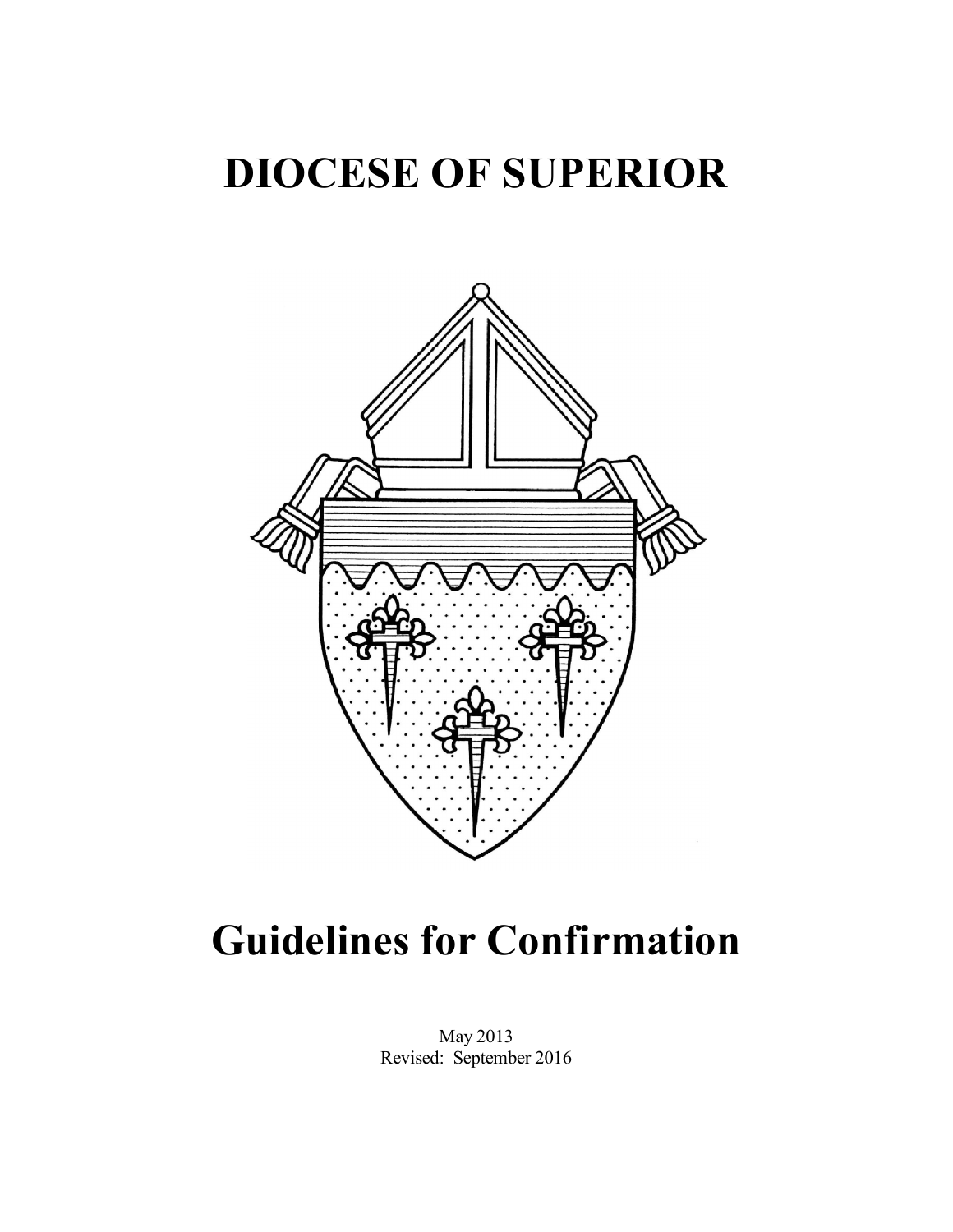## INTRODUCTION

Baptism, the Eucharist and Confirmation together constitute the "sacraments of Christian initiation," whose unity must be safeguarded. It must be explained to the faithful that the reception of the sacrament of Confirmation is necessary for the completion of baptismal grace. For "by the sacrament of Confirmation, {the baptized} are more perfectly bound to the Church and are enriched with a special strength of the Holy Spirit. Hence they are, as true witnesses of Christ, more strictly obliged to spread and defend the faith by word and deed" (Catechism of the Catholic Church, 1285).

## CELEBRATION OF THE SACRAMENT

## Those to be Confirmed

Canon 889, § 1 states that "all baptized persons who have not been confirmed and *only they* are capable of receiving Confirmation." In the Diocese of Superior the bishop has made a pastoral decision to confer the sacrament of Confirmation only on those in the eleventh grade and above (Diocesan Policy Manual,  $\#$  630).

#### The Rite of Confirmation

It is desirable that the sacrament of Confirmation be celebrated in a church and during Mass (cf. Canon 881). The chrism to be used must be consecrated by a bishop, even if the sacrament is administered by a presbyter (cf. Canon 880, § 2). The diocesan bishop typically administers Confirmation to candidates, but if necessity requires, he may give the faculty to administer this sacrament to one or more specified presbyters (cf. Canon 884).

#### The Rite of Christian Initiation

In the case where a young person has not been regularly attending religious education classes, is over the age of discretion (age 7), and is missing any initiation sacraments, (such as Baptism, the Eucharist and Confirmation), it would be appropriate to enter into the Rite of Christian Initiation to insure that the faithful are properly instructed to receive the initiation sacraments simultaneously (cf. Canon 852 and Canon 890). For persons entering the Rite of Christian Initiation, Easter Vigil is a common time where specified presbyters across the world bring in catechumens or candidates into the Church, using the consecrated chrism and with permission of the local bishop.

## PREPARATION

## Catechesis

Catechesis is a life-long process. Growth in the knowledge and practice of our faith continues throughout adult life. Confirmation is not the end but a step in the journey. Ideally, youth will have participated regularly in catechetical programs and will have an understanding of the basic principles of the Christian message and its Catholic teachings. Candidates should have a basic understanding of the Trinity, creation, Jesus, Holy Spirit, Church, Sacraments, grace, morality, Mary and the Saints, death, judgment, and eternity. However, this is not always the reality. Parents, catechists, sponsors and pastors may need to assist youth entering the confirmation process that have not had this experience. It is also necessary to make connections to Confirmation especially when addressing the other two initiation sacraments of Baptism and Holy Eucharist.

Components of catechesis in preparation for Confirmation include:

- Learning that Confirmation increases and deepens the grace of Baptism, imprinting an indelible character on the soul;
- Learning that Confirmation strengthens the baptismal conferral of the Holy Spirit on those confirmed in order to incorporate them more firmly in Christ, strengthen their bond with the Church, associate them more closely with the Church's mission, bear witness to the Christian faith in words and deeds;
- Learning about the role of the Holy Spirit, his gifts and his fruits;
- Retreat experience(s) and multiple opportunities for the sacrament of Reconciliation;
- Developmentally appropriate curriculum;
- Instruction on the Rite of Confirmation and its basic symbols: the imposition of hands, the anointing with Sacred Chrism, and the words of the sacramental formula (cf. Canon 880);
- The involvement of parents and sponsors in the catechetical preparation of the children and youth for Confirmation;
- Volunteer opportunities within church and the broader community, i.e., service projects ideally 25+ hours, up to 40 hours.
- Learning that the Bishop is the ordinary minister of the sacrament of Confirmation (National Directory for Catechesis, pp. 122-123).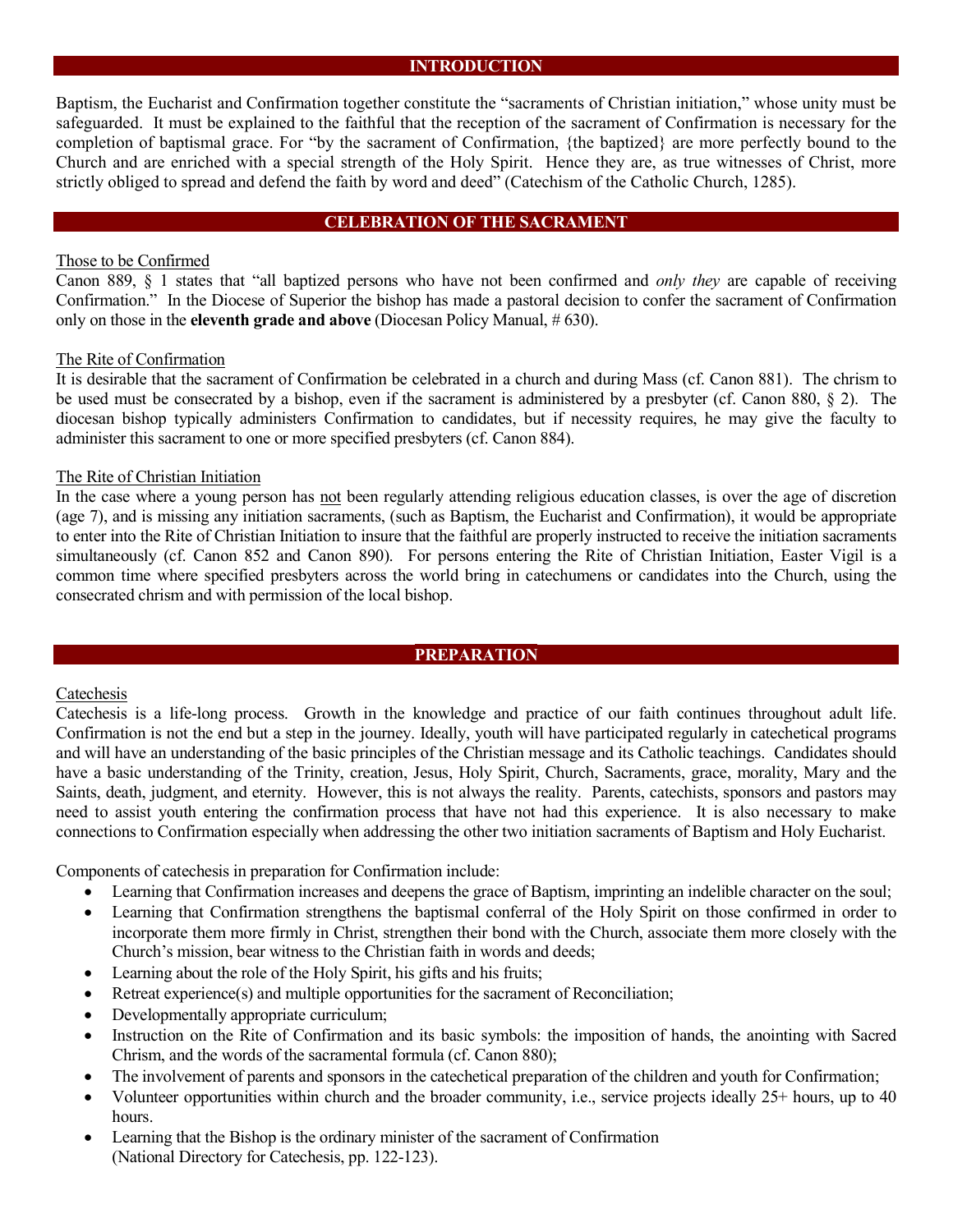## Immediate Preparation

Immediate preparation takes place during the year of Confirmation (unless Confirmation is celebrated in the fall, the immediate preparation should begin the preceding year). Study should include the Sacraments of Initiation (Baptism, Confirmation, and Eucharist), Pentecost, the Holy Spirit in scripture and in the history of the Church, an explanation of and the meaning of the Rite of Confirmation. Immediate preparation should consist of a minimum of 16 hours preparing for Confirmation (Diocesan Confirmation Policy Letter, 1974*).* This is in addition to the minimum requirement of 24 hours of catechesis per grade level (cf. Diocesan Religious Education Guidelines 2008)*.* As part of their immediate preparation for Confirmation, candidates should be given the opportunity to receive the sacrament of Reconciliation.

## Service

Service is an important element of Catholic living. Service is action-oriented and can include parish, community and global concerns. Catechetical programs need to prepare youth and adults for service and help them reflect on their experience afterwards. While service is an integral component to the confirmation process, it should be seen as the call of all Catholics and as a life-long commitment. Therefore, service projects should assist youth in developing an attitude of lifelong service. Service during immediate preparation for Confirmation consists of a minimum of 25 hours (Diocesan Confirmation Policy Letter, 1974). Overnight hours during a mission trip would not be included in the hourly count nor would formation hours. Rather, it would be the direct time of service that would constitute fulfillment of service hours.

## Confirmation Name

Candidates should be given the opportunity to select a confirmation name. Because the sacrament of Confirmation provides candidates with time to reflect on how they should live out their baptismal commitment, imitating holy men and women of previous ages, the selection of a candidate's name is best guided by their devotion to a particular saint and his/her commitment to living as a Catholic in today's world. It is recommended that the candidate study the saint and gain knowledge of the saint's witness of faith. The selected confirmation name (e.g., a name of a saint or virtue) would be used instead of one's baptismal name. When a saint's name is used, the candidate should have a particular devotion or reason for choosing this saint name. Only one name should be given to the Bishop, in which the candidate is to be confirmed.

## Retreat

A retreat is an effective setting for individuals to strengthen their relationship with God and to experience life in a smaller Catholic community. A Confirmation retreat gives youth a time and place in which to reflect upon and internalize what they have heard about the Holy Spirit and the Church. A retreat should have:

- A length between a minimum of 8 hours or a maximum of 3 days;
- The sacrament of Reconciliation is encouraged to be made available while on retreat;
- Holy Mass (preferably to follow the sacrament of Reconciliation);
- Balance of rest, prayer and activity;
- Prayer experiences such as liturgy of the hours, Eucharistic adoration and benediction, mental prayer, praise and worship, stations of the cross, *lectio divina*, the rosary or the divine mercy chaplet;
- Catholic presenters in good standing and actively practicing their faith, and without canonical impediments. Parishes are encouraged to find presenters outside of their local parish or parish cluster;
- Topics that focus on encountering Christ and the gifts of the Holy Spirit; and
- A location that is off-site so as to give retreatants an opportunity to "retreat" or "get away" from the norm.

## Enrollment Ceremony

A rite of enrollment may be celebrated at the beginning of immediate preparation. An adaptation of the Rite of Election from the Rite of Christian Initiation of Adults may be used.

It is important to remember that each candidate is to make a free, mature choice about reception of the sacrament. They are not to be pressured into receiving the sacrament (Diocesan Confirmation Policy Letter, 1974).

## Letter of Intent

Since the free will aspect of the sacrament is stressed, candidate(s) are to write a letter to the Bishop requesting to receive the sacrament of Confirmation and give their reasons for the request. The letter introduces the candidate to the Bishop; therefore it should give their personal feelings concerning the sacrament, the Church, and their faith life. The letter may include how they have prepared, their choice of sponsor and why and how they plan to share their gifts with the Church. Candidates